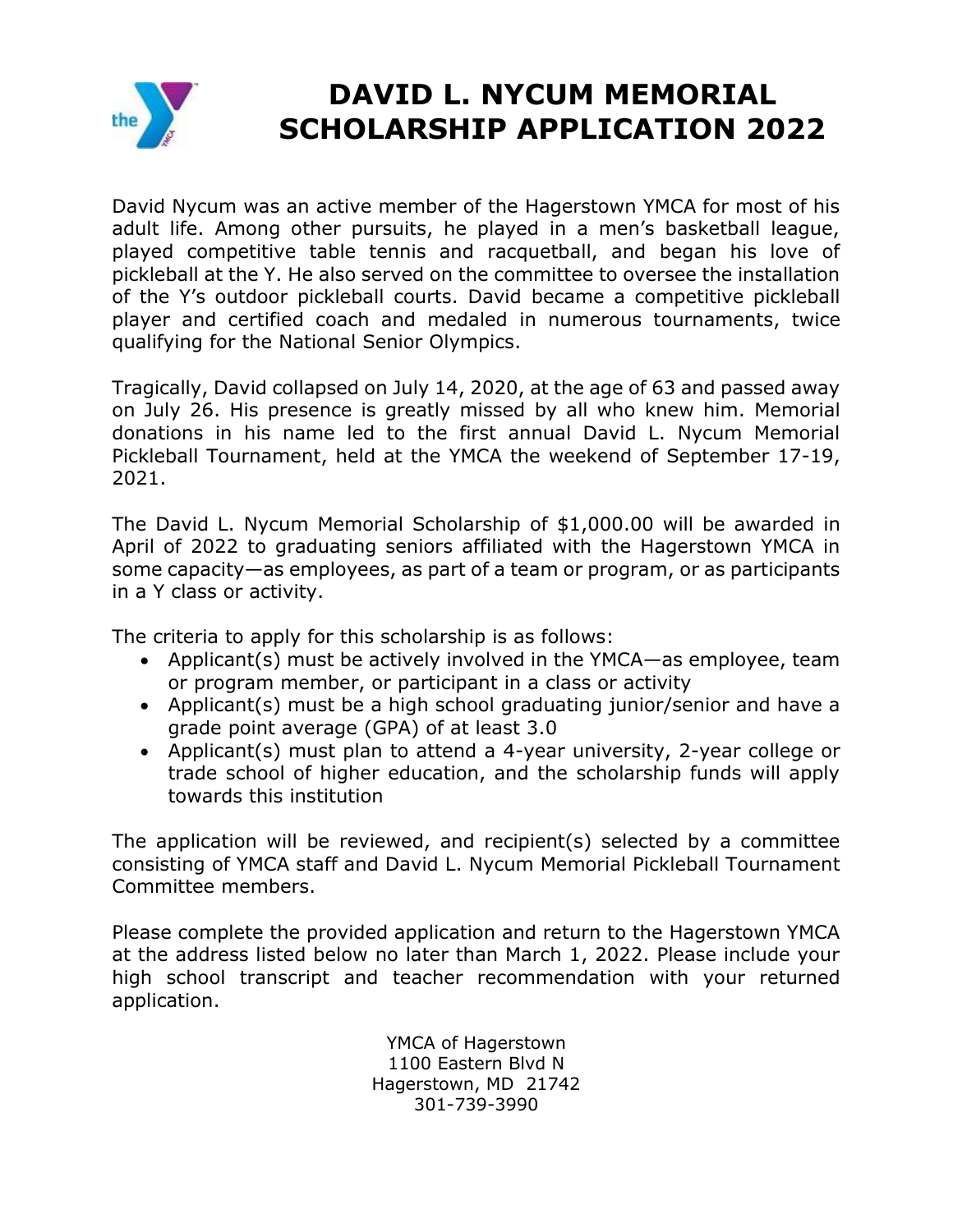| 2. | <b>Mailing Address:</b>                                                                                                                                                           |                                                                                                                                                                                                                                                                                                        |  |  |
|----|-----------------------------------------------------------------------------------------------------------------------------------------------------------------------------------|--------------------------------------------------------------------------------------------------------------------------------------------------------------------------------------------------------------------------------------------------------------------------------------------------------|--|--|
|    |                                                                                                                                                                                   |                                                                                                                                                                                                                                                                                                        |  |  |
| з. | Daytime Phone number: ________________________                                                                                                                                    |                                                                                                                                                                                                                                                                                                        |  |  |
| 4. |                                                                                                                                                                                   | Gender: _________________                                                                                                                                                                                                                                                                              |  |  |
|    | 5. Cumulative Grade Point Average (GPA): ___________ (on a 4.0 scale)<br>Attach proof of GPA. Your most recent school transcript is required.                                     |                                                                                                                                                                                                                                                                                                        |  |  |
| 6. | Name and location of High School currently attending:                                                                                                                             |                                                                                                                                                                                                                                                                                                        |  |  |
|    | 7. Answer the following questions:                                                                                                                                                |                                                                                                                                                                                                                                                                                                        |  |  |
|    | List any academic awards, honors, and membership activities while in high school:                                                                                                 |                                                                                                                                                                                                                                                                                                        |  |  |
|    | List any hobbies, outside interests, extracurricular activities, and school-related volunteer activities:<br>List any non-school sponsored volunteer activities in the community: |                                                                                                                                                                                                                                                                                                        |  |  |
|    |                                                                                                                                                                                   |                                                                                                                                                                                                                                                                                                        |  |  |
|    | 8. If known, list the university, college, or trade school you will be attending:                                                                                                 |                                                                                                                                                                                                                                                                                                        |  |  |
|    | If not known at this time, list your top 3 choices of institutions of higher education:                                                                                           |                                                                                                                                                                                                                                                                                                        |  |  |
|    |                                                                                                                                                                                   | 9. On a separate sheet please write legibly or type an essay (500 words minimum) incorporating the                                                                                                                                                                                                     |  |  |
|    | following questions:<br>graduate from high school?                                                                                                                                | Why are you deserving of the David L. Nycum Memorial Scholarship? What qualities do you possess that<br>make you a valuable YMCA employee, team member or program participant? How will you use the<br>knowledge or skills you have gained through your affiliation with the Hagerstown YMCA after you |  |  |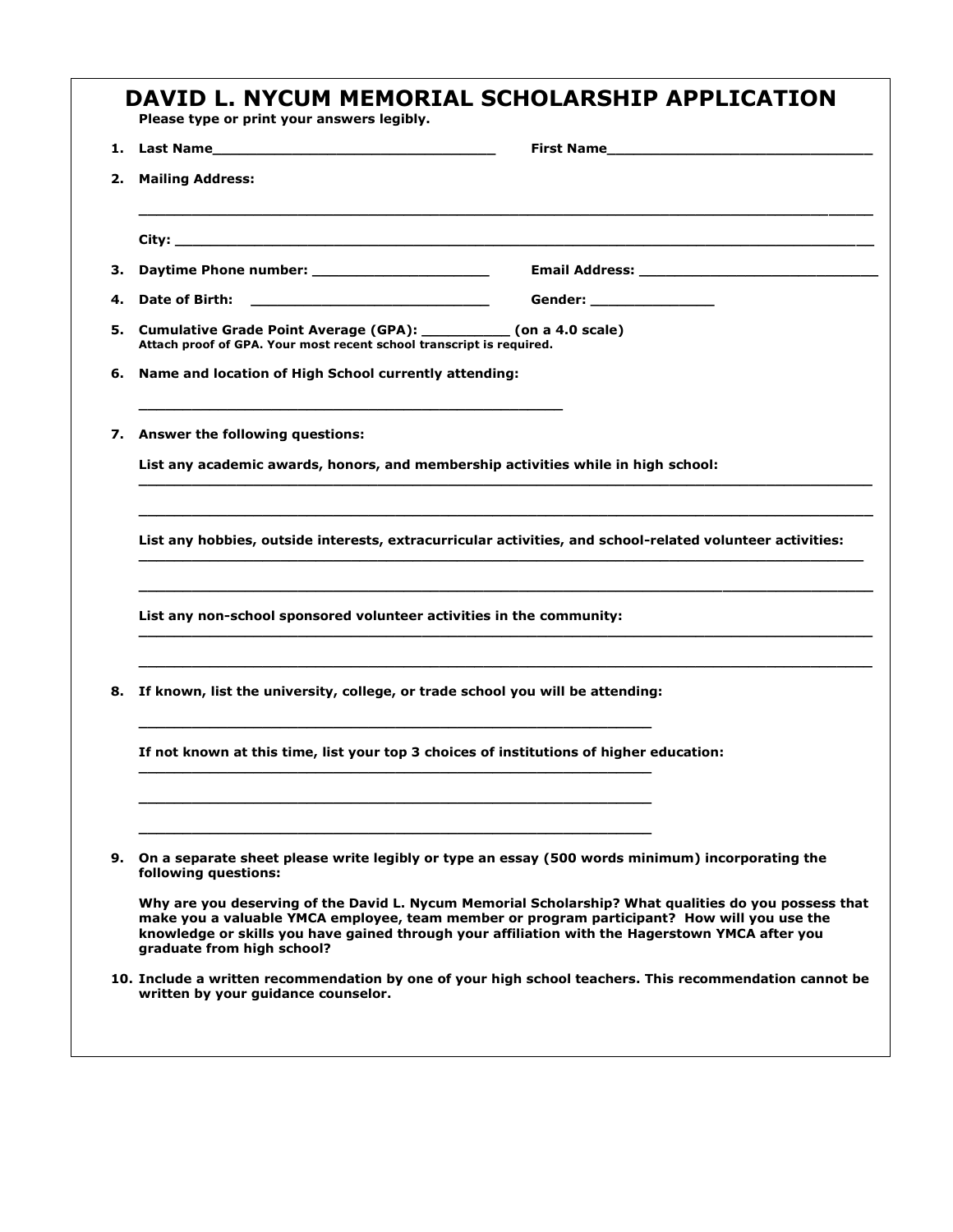## **Statement for Accuracy for Students**

I hereby affirm that the above-stated information I have provided is true and correct to the best of my knowledge. I (and my parents/guardians) consent that if selected as a scholarship recipient, my photo may be taken and used as part of the promotion of the David L. Nycum Memorial Scholarship (winner may waive photo due to extenuating circumstances).

I hereby understand that if selected as a scholarship recipient according to the established criteria, I must be present at any potential awards ceremony or reception in April 2022 to receive my David L. Nycum Memorial Scholarship.

I hereby understand that if selected as a scholarship recipient according to the established criteria, it is my responsibility to remit to the YMCA the appropriate information for my scholarship to be paid directly to the educational institution of my choice.

I hereby understand that I will not submit the application without all required attachments and supporting information. Incomplete applications or applications that do not meet eligibility requirements will not be considered for this scholarship.

| Date: ___________ |
|-------------------|
|                   |
|                   |
| Date:             |